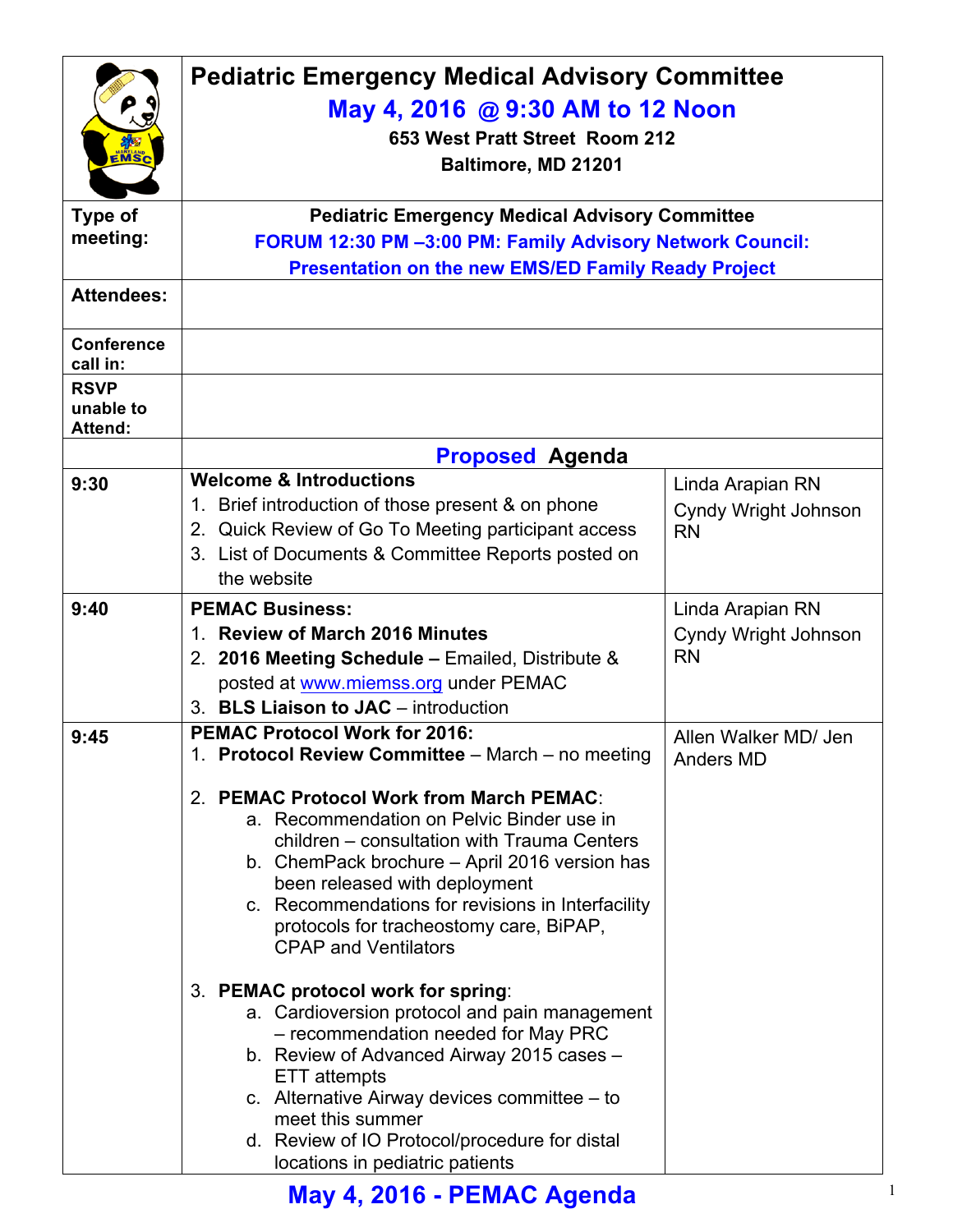|       | e. AED use in Newly Born, Neonate and under 1<br>year of age (revisit 2016 changes)                                                                                             |                                                                                |
|-------|---------------------------------------------------------------------------------------------------------------------------------------------------------------------------------|--------------------------------------------------------------------------------|
|       | f. High Performance CPR – resuscitation<br>academy opportunities. Small group needed<br>g. Termination of Resuscitation – presentation at<br>the MIEMSS Annual Medical Director |                                                                                |
|       | Symposium. Also need small group to<br>develop a proposals for trauma, medical and<br>extraordinary circumstances                                                               |                                                                                |
|       | 4. 2016 Protocol changes – evaluation plans<br>a. Annual RSI review<br>b. Drowning cases (new ALERT)<br>c. Sepsis protocol review plan                                          |                                                                                |
|       | d. Others                                                                                                                                                                       | Kathy Brown MD                                                                 |
|       | 5. EMS Compass Project (www.emscompass.org) -<br>performance measures that are relevant to EMS<br>agencies, regulators, and patients.                                           | Cyndy Wright Johnson<br><b>RN</b>                                              |
| 10:30 | <b>Update on EMSC Performance Measures -</b><br><b>EMSC PM 71 &amp; 72: On &amp; Off line Medical Direction</b><br>1) 2016 protocols include revision of all pediatric          | Cyndy Wright Johnson<br><b>RN</b>                                              |
|       | ages, newly born protocol update and changes to<br>both drowning and hypoglycemia protocols.<br>2) Rollout included pediatric changes and reminders<br>of current protocols     | Pocket & Spiral<br>New full binder inserts<br>for each hospital &<br>ambulance |
|       | <b>EMSC PM 73 - Ambulance Equipment</b><br>1) VAIP 2014 – posted on line and in effect. 2016                                                                                    | <b>Lisa Chervon NRP</b>                                                        |
|       | coming.<br>2) Work Group on Minimum Equipment standards<br>for all ground vehicles FINAL DRAFT submitted to<br>SEMSAC & EMS Board. Working on the process for<br>inspections.   |                                                                                |
|       | <b>EMSC PM 74 - Pediatric ED Categorization</b><br>1. PedsReady Assessment is reopened for hospitals to<br>conduct a re-assessment.                                             | Cyndy Wright Johnson<br><b>RN</b>                                              |
|       | 2. Pediatric Education for hospitals: 2017-2020 grant<br>proposal ideas:                                                                                                        |                                                                                |
|       | a. APLS Hybrid Course 2016 - 2017: 3 courses at<br><b>MIEMSS proposed</b>                                                                                                       |                                                                                |
|       | b. Webinars – interdisciplinary presentations with<br>model policies, procedures, algorithms,                                                                                   |                                                                                |
|       | pathways. Discussion of topics.<br>c. ENPC Instructor course May 2016 - Linda                                                                                                   |                                                                                |
|       | Arapian<br>d. ENPC courses in three ENA chapters & Western<br><b>SIG</b>                                                                                                        |                                                                                |
|       | e. FEMA Pediatric Disaster MGT 439 course – joint<br>course with DC EMSC proposed for Fall 2016                                                                                 |                                                                                |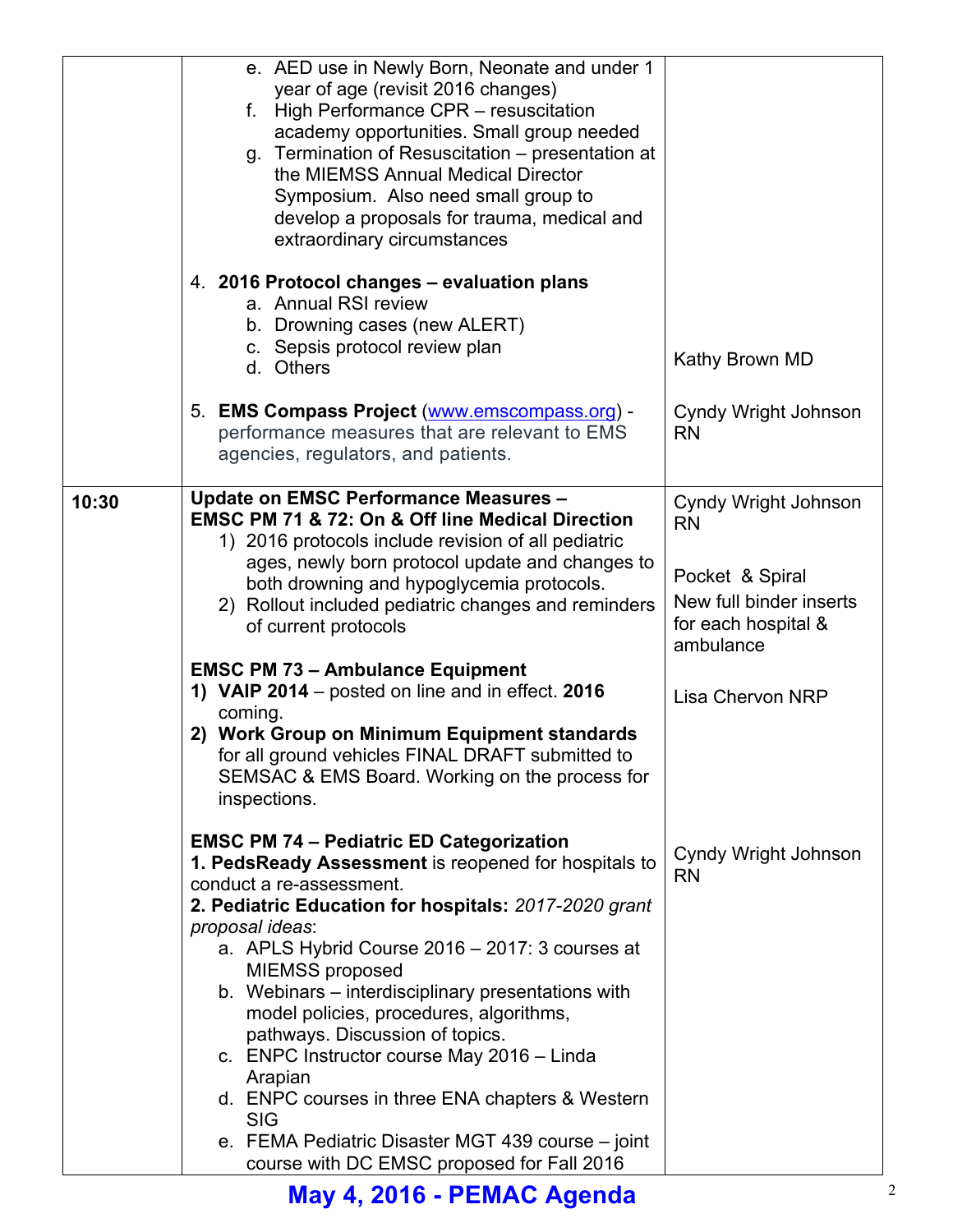|       | <b>EMSC PM 76 &amp; 77:</b><br>1. Pediatric Base Station Courses: 2016<br>$\triangleright$ March 10, 2016 – held in Howard County<br>$\triangleright$ September 8, 2016 – Howard County (Thursday AM)<br>$\triangleright$ Additional course to be scheduled as needed to<br>onboard new clinical sites / new transport teams                                                                                                                                                                    | Cyndy Wright Johnson<br><b>RN</b>                             |
|-------|-------------------------------------------------------------------------------------------------------------------------------------------------------------------------------------------------------------------------------------------------------------------------------------------------------------------------------------------------------------------------------------------------------------------------------------------------------------------------------------------------|---------------------------------------------------------------|
|       | <b>EMSC PM 78 - EMS Education</b><br>1. Children with Special Health Care Needs course-<br>three preconferences held. Summer focus is skills<br>sheets for company level drills.<br>2. Hot Topics for 2017 conferences - input from<br><b>PEMAC</b><br>3. PEPP 3rd Edition:<br>a. Hybrid preconferences summary<br>b. Fall Southern Maryland & Region 2<br>c. Instructor pool<br>4. MFRI switching to EPC (NAEMT) Course                                                                        | Danielle Joy RN NRP                                           |
|       | 5. Instructor Corner (MIEMSS) – discussion of use                                                                                                                                                                                                                                                                                                                                                                                                                                               |                                                               |
|       | <b>6. BLS Committee</b>                                                                                                                                                                                                                                                                                                                                                                                                                                                                         |                                                               |
|       | 7. ALS Committee                                                                                                                                                                                                                                                                                                                                                                                                                                                                                |                                                               |
| 11:00 | <b>Research and EVBG update</b><br>1. Ongoing Pediatric QIC & DART projects<br>a. Trauma Triage feedback from providers and<br>conferences<br>b. Trauma "Category C" patient review<br>c. Medical Triage TI proposal<br>d. Maryland EMSC Fact Sheet - eMEDS description<br>of "pediatric transports"<br>e. 2015 Review of Pediatric ETT<br>f. Pain Protocol revisit analysis (K. Brown)<br>2. WB-CARN EMS partner in Prince George's<br>County<br>3. EMSC TI Grant updates<br>4. Other projects | Jen Anders MD<br>Kathy Brown MD<br>Investigators<br>Committee |
| 11:15 | <b>Family Centered Care Sub Committee</b><br>1. EMSC National FAN conference calls held on<br>Fridays: January 28 and April 29 – update<br>2. Right Care Awards (& Star of Life Awards) 2016<br>nominations reviewed and awards ceremony<br>5/18/2016<br>3. Panda Bear Mascot-FAN Panda - training<br>sessions in spring and summer<br>4. 2016 Project (NEW): Curriculum for families to                                                                                                        | Mary Ellen Wilson RN                                          |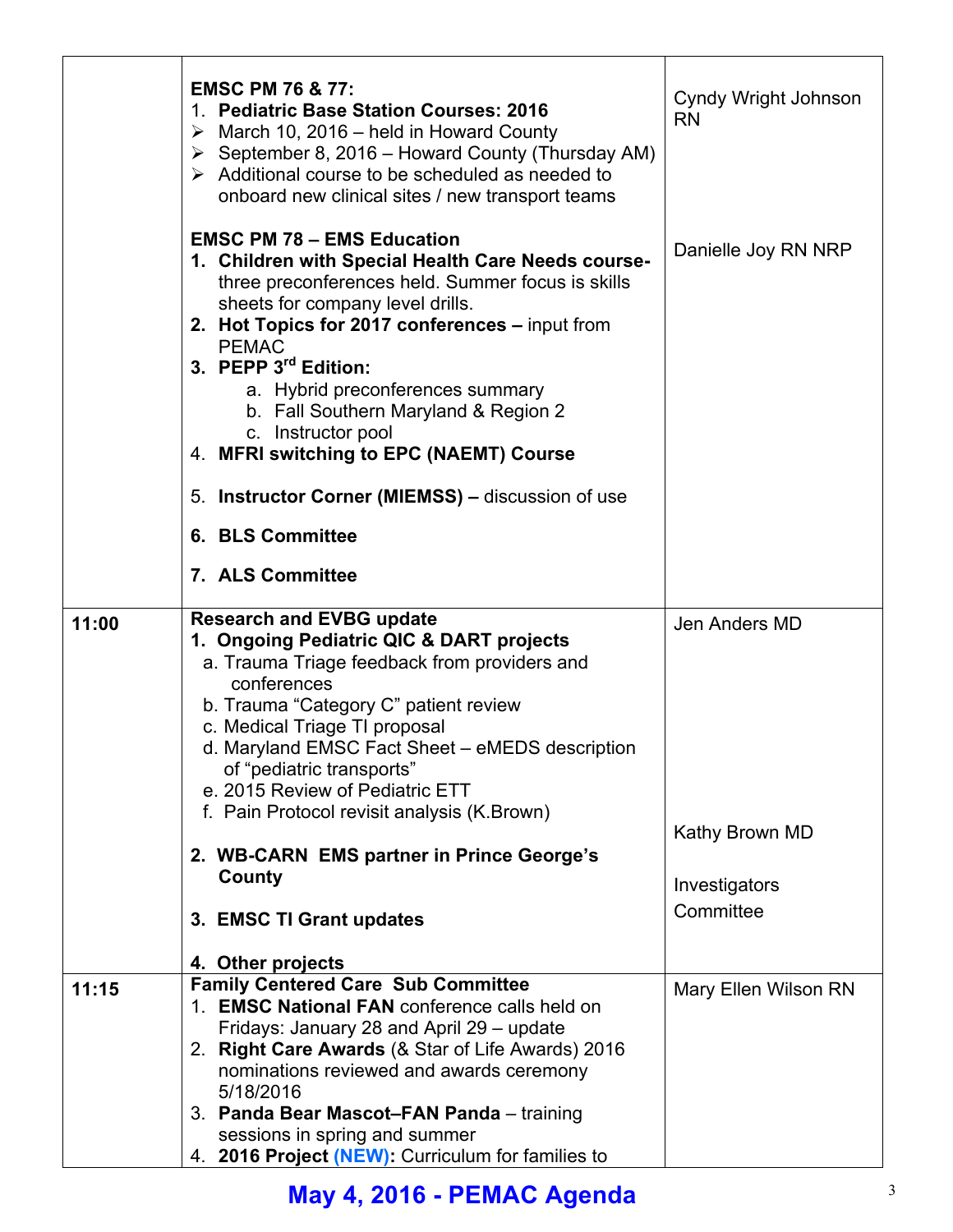|                 | become "Emergency Ready" will be presented this                                             |                                   |
|-----------------|---------------------------------------------------------------------------------------------|-----------------------------------|
|                 | afternoon.<br>a. FAN pilot Emergency Ready training - April                                 |                                   |
|                 | 14 <sup>th</sup> in Carroll County                                                          |                                   |
|                 | b. EMS Care and MSFA Convention                                                             |                                   |
|                 | presentations                                                                               |                                   |
|                 | 5. Distant Future plans - Capturing stories of Right                                        |                                   |
|                 | Care at conferences/ schools                                                                |                                   |
| 11:30           | <b>Maryland Organizations &amp; Committees</b><br><b>AAP Updates</b>                        |                                   |
|                 | $\triangleright$ Maryland update – COPEM & COVIPP                                           | Jen Anders MD                     |
|                 | $\triangleright$ National update - COPEM                                                    | Cyndy Wright Johnson<br><b>RN</b> |
|                 | <b>ACEP Updates - new website &amp; management</b>                                          |                                   |
|                 | www.mdacep.org                                                                              | Kathy Brown MD                    |
|                 | $\triangleright$ Maryland update - EMS Committee<br>> Maryland's NEW - Pediatric Committee  |                                   |
|                 | $\triangleright$ National Updates                                                           |                                   |
|                 |                                                                                             |                                   |
|                 | <b>ENA Updates</b> www.mdena.org (NEW website live)                                         | Barbara Ayd RN                    |
|                 | $\triangleright$ State report<br>$\triangleright$ Local updates                             |                                   |
|                 | > Maryland ENA Regional Conferences                                                         |                                   |
|                 | $\triangleright$ CPEN Review Courses - future                                               |                                   |
|                 | <b>SCHOOL HEALTH Updates</b>                                                                | Laurel Moody RN                   |
|                 | $\triangleright$ School Health committee(s) update                                          |                                   |
|                 | > School Emergency Health Guidelines 2nd edition                                            |                                   |
|                 | document completed & to be distributed early 2016                                           |                                   |
|                 | <b>Critical Care Updates</b>                                                                | Liz Berg RN                       |
|                 | $\triangleright$ AACN                                                                       | <b>Charlotte Glicksman</b>        |
|                 | $\triangleright$ AAP                                                                        | MD/ Jason Custer MD               |
|                 |                                                                                             |                                   |
|                 | <b>Commercial Ambulance Service Advisory</b><br>Committee (CASAC @ MIEMSS)                  | <b>Jill Dannenfelser RN</b>       |
|                 | $\triangleright$ SCT subcommittee – workgroup on protocols                                  |                                   |
|                 | $\triangleright$ Neonatal subcommittee – work concluded for now                             |                                   |
|                 | $\triangleright$ Summer Training course – planning started                                  |                                   |
|                 | Jurisdictional Affairs Committee (JAC @ MIEMSS)                                             | Vacant                            |
|                 | $\triangleright$ BLS<br>$\triangleright$ ALS                                                | <b>Judy Micheliche NRP</b>        |
|                 | <b>Instructors</b>                                                                          | Paul Massarelli NRP               |
| <b>Written</b>  | <b>Injury Prevention Sub Committee &amp; Updates</b>                                        |                                   |
| <b>Handouts</b> | <b>Please see Summaries from:</b>                                                           | <b>Susanne Ogaitis Jones</b>      |
|                 | 1. EMSC: CPS & OP Healthcare Project (SHA)                                                  | <b>MPH</b>                        |
|                 | Tween Passenger Safety project please contact<br>Susanne Ogaitis-Jones @ cps@miemss.org for |                                   |
|                 | materials and information                                                                   |                                   |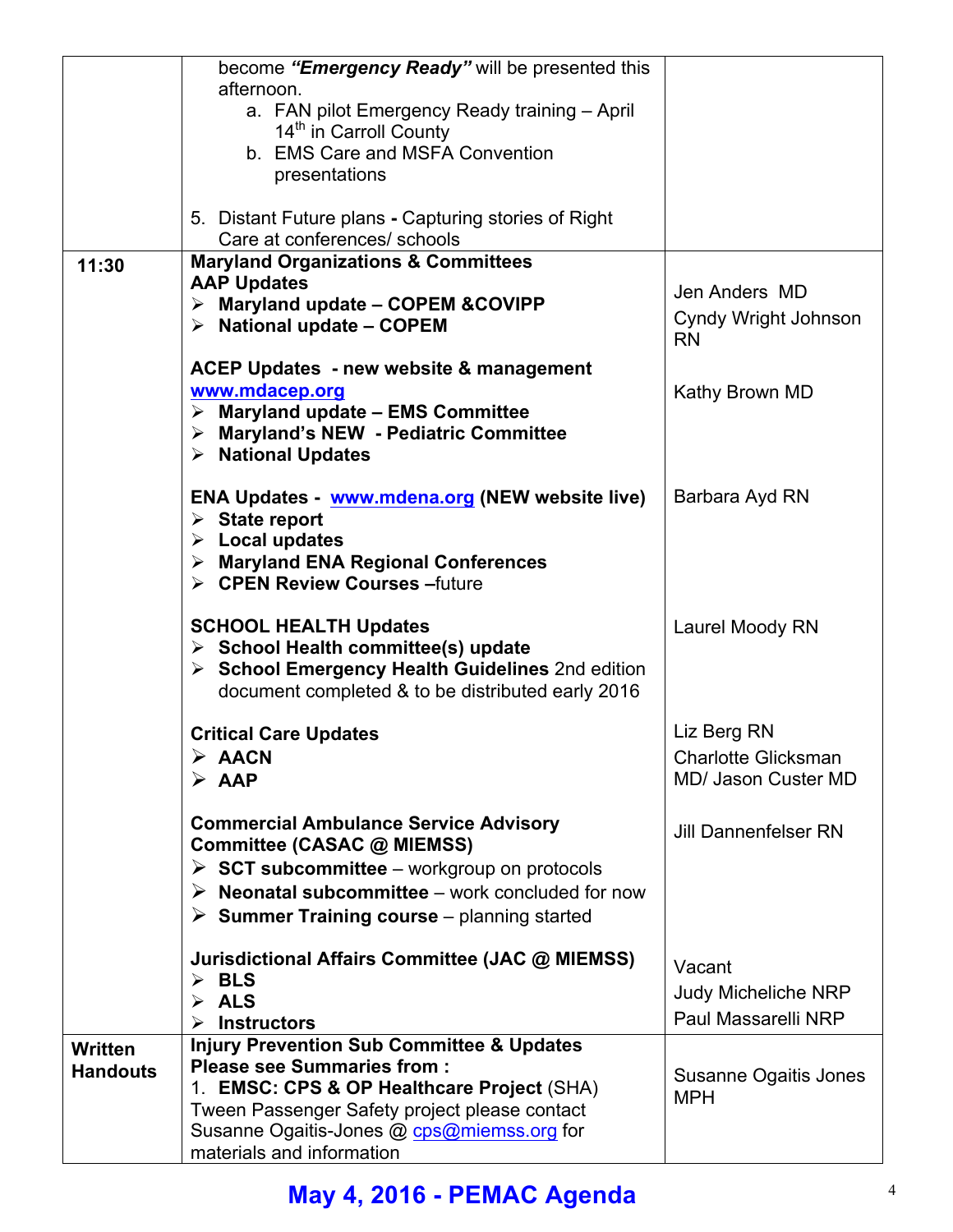|                               | 2. Safe Kids<br>❖ Maryland Safe Kids Meetings 2016 – March &<br>September meetings following PEMAC<br>❖ Safe Kids Week/ Month activities throughout April<br>& May - Frederick, Montgomery, Prince Georges<br>counties have grants<br>❖ Medication Safety Grant 2016 - focus on Over<br>the Counter and outreach to Head Start | Cyndy Wright Johnson<br><b>RN</b> |
|-------------------------------|--------------------------------------------------------------------------------------------------------------------------------------------------------------------------------------------------------------------------------------------------------------------------------------------------------------------------------|-----------------------------------|
|                               | 3. Maryland Risk Watch/MSFA-please see handout<br>online. Planning for 2016 MSFA Convention in June<br>if you are interested in joining us email ideas to<br>FAN@miemss.org                                                                                                                                                    | Cyndy Wright Johnson<br><b>RN</b> |
|                               | 4. March 19, 2016 - Public Educator and Life Safety<br>Seminar - successful program                                                                                                                                                                                                                                            |                                   |
|                               | 5. <b>ENA: IQSIP</b> – Institute for Quality, Safety and Injury<br>Prevention updates @ ENA national website                                                                                                                                                                                                                   |                                   |
|                               | 6. Maryland American Trauma Society - March<br>meeting held in Annapolis & Award to Fitzgerald<br>Automotive                                                                                                                                                                                                                   |                                   |
|                               | 7. Partnership for Safer Maryland: undergoing<br>transitions                                                                                                                                                                                                                                                                   | Safermaryland.org                 |
| 11:55                         | 8. Other Projects/ Programs<br><b>Old Business</b>                                                                                                                                                                                                                                                                             | Committee                         |
|                               |                                                                                                                                                                                                                                                                                                                                |                                   |
| 11:55                         | <b>New Business</b>                                                                                                                                                                                                                                                                                                            | Committee                         |
| 12:00 Noon                    | Adjournment and End of PEMAC GO TO Meeting                                                                                                                                                                                                                                                                                     |                                   |
|                               |                                                                                                                                                                                                                                                                                                                                |                                   |
| $12:30 -$<br>3 PM             | <b>Family Advisory Network Council</b>                                                                                                                                                                                                                                                                                         | Mary Ellen Wilson RN              |
| <b>Next</b><br><b>Meeting</b> | July 6, 2016 (Wednesday)<br>First Wednesday AM meeting 9:30 - 12Noon<br>Protocol development & evaluation discussion 1-3PM                                                                                                                                                                                                     | Cyndy Wright Johnson<br><b>RN</b> |

### **Please stay for FAN Council Presentation 12:30 pm to 3:00 pm**

*Networking lunch will be served at 12:15 with PEMAC and FAN Council members.*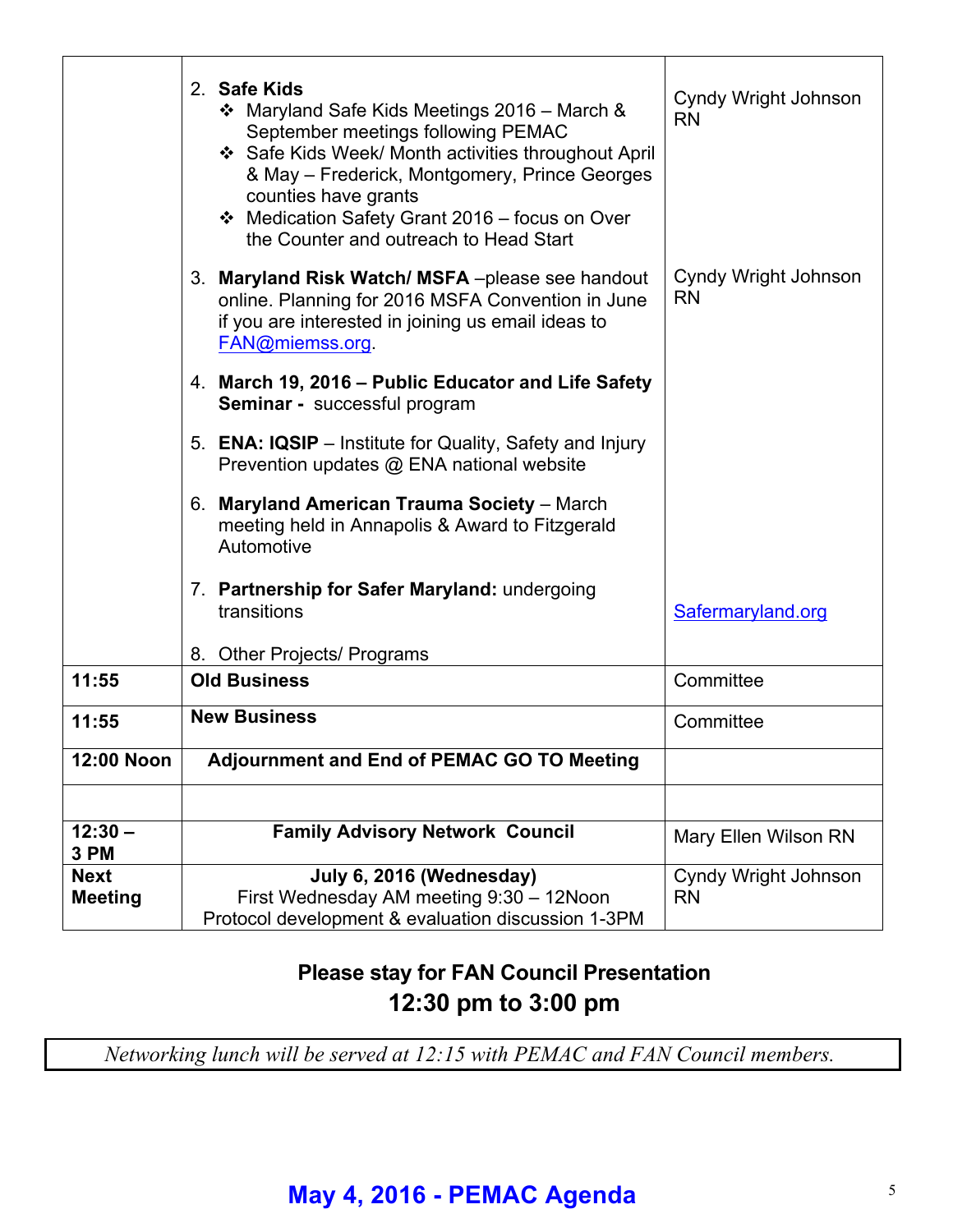| :MS)                             | <b>Pediatric Emergency Medical Advisory Committee</b><br>May 4, 2016 @ 9:30 AM to 12 Noon<br>653 West Pratt Street Room 212<br>Baltimore, MD 21201                                                                                                                                                                                                                                                                                                                                                                                                                                                               |                                                       |
|----------------------------------|------------------------------------------------------------------------------------------------------------------------------------------------------------------------------------------------------------------------------------------------------------------------------------------------------------------------------------------------------------------------------------------------------------------------------------------------------------------------------------------------------------------------------------------------------------------------------------------------------------------|-------------------------------------------------------|
| Type of                          | <b>Pediatric Emergency Medical Advisory Committee FORUM</b>                                                                                                                                                                                                                                                                                                                                                                                                                                                                                                                                                      |                                                       |
| meeting:                         | 12:30 PM-3:00 PM: Family Advisory Network Council:                                                                                                                                                                                                                                                                                                                                                                                                                                                                                                                                                               |                                                       |
|                                  | <b>Presentation on the new EMS/ED Family Ready Project</b>                                                                                                                                                                                                                                                                                                                                                                                                                                                                                                                                                       |                                                       |
| <b>Attendees:</b>                | Robert Wack MD; Daniel Ochsenschlager MD; Mary Ellen Wilson RN; Jill Dannenfelser<br>RN EMT; Cathy Park RN; Laurel Moody RN; Linda Arapian RN; Lisa Chervon NRP;<br>Cyndy Wright-Johnson RN; Sue Catterton; Jennifer Anders MD; Susanne Ogaitis-Jones<br><b>MSPH</b>                                                                                                                                                                                                                                                                                                                                             |                                                       |
| <b>Conference</b><br>call in:    | Danielle Joy RN; Karen O'Connell MD; Kathleen Brown MD; Judy Micheliche NRP                                                                                                                                                                                                                                                                                                                                                                                                                                                                                                                                      |                                                       |
| <b>RSVP</b> unable<br>to Attend: | Mary Alice Vanhoy RN; Jason Custer MD; Richard High, Jr EMT, Emily Dorosz RN; Jeff<br><b>Sexton NRP</b>                                                                                                                                                                                                                                                                                                                                                                                                                                                                                                          |                                                       |
| <b>Approved</b><br>7/6/2016      | <b>Minutes</b>                                                                                                                                                                                                                                                                                                                                                                                                                                                                                                                                                                                                   |                                                       |
| 9:30                             | <b>Welcome &amp; Introductions</b><br>1. Brief introduction of those present & on phone<br>2. Quick Review of Go To Meeting participant access<br>3. List of Documents & Committee Reports posted on<br>the website                                                                                                                                                                                                                                                                                                                                                                                              | Linda Arapian RN<br>Cyndy Wright Johnson<br><b>RN</b> |
| 9:40                             | <b>PEMAC Business:</b>                                                                                                                                                                                                                                                                                                                                                                                                                                                                                                                                                                                           | Linda Arapian RN                                      |
|                                  | 1. Review of March 2016 Minutes: Minutes were<br>approved with the addition of one attendee. Motion<br>by Dan Ochsenschlager and second by Cathy Parks.<br>2. 2016 Meeting Schedule - Emailed, Distribute &<br>posted at www.miemss.org under PEMAC<br>3. BLS Liaison to JAC - Richard High Jr will be<br>joining PEMAC as the BLS liaison to JAC. Richard is<br>from Howard County and JAC will officially vote at<br>their June meeting.                                                                                                                                                                       | Cyndy Wright Johnson<br><b>RN</b>                     |
| 9:45                             | <b>PEMAC Protocol Work for 2016:</b><br>1. Protocol Review Committee - March - no meeting<br>was held of the PRC. Conference call with the<br>regional medical directors included updates on state<br>and national EMS trends and physician EMS Board<br>review and experiences.<br>2. PEMAC Protocol Work from March PEMAC:<br>a. MSP and Doug Floccare MD have made a<br>recommendation that PEMAC look at the newly<br>manufactured Pelvic Binder for use in children.<br>As soon as the device is available for purchase,<br>MSP and EMSC will arrange for consultation with<br>the Pediatric Trauma Centers | Allen Walker MD/ Jen<br><b>Anders MD</b>              |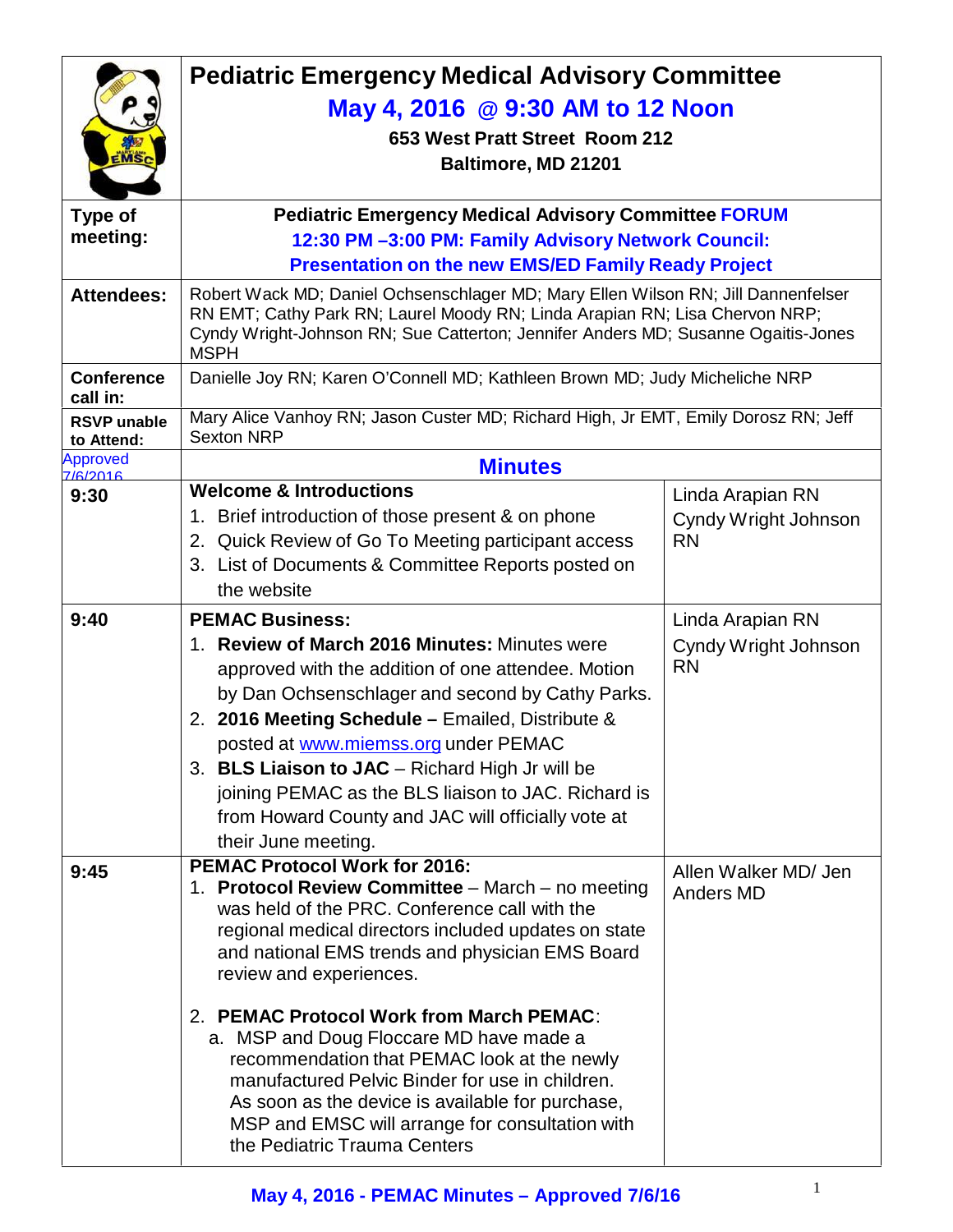| b. ChemPack brochure - April 2016 version has<br>been released with deployment of the<br>ChemPacks. The packs and the information was<br>a new display at EMS Care this past weekend.<br>c. Recommendations for revisions in Interfacility<br>protocols for tracheostomy care, BiPAP, CPAP<br>and Ventilators will be developed by a joint<br>workgroup from PEMAC and CASAC at<br>a July meeting (in place of CASAC on July<br>$20^{th}$ .)<br>3. PEMAC protocol work for spring:<br>Jen Anders MD<br>a. Cardioversion protocol and pain management<br>recommendation is to approve the use of pain<br>medication for pediatrics and to strongly<br>recommend keeping the online Medical<br>Direction for pediatrics. The adult Medical<br>Direction has been removed.<br>b. Review of Advanced Airway 2015 cases in<br>Kathy Brown MD<br>which an ETT was attempted was reviewed<br>by a workgroup of Pediatric QIC. 104 non<br>RSI intubations were attempted. Specific data<br>Cyndy Wright Johnson<br>findings will be shared with the Alternative<br><b>RN</b><br>Airway devices ad hoc committee of the PRC<br>that is scheduled to meet this summer. Doug<br>Floccare MD is leading this ad hoc group.<br>Review of IO Protocol/procedure for distal<br>C.<br>locations in pediatric patients will be included<br>in summer protocol work. Presentations by<br>manufacturer of mechanical needle raised<br>questions at EMS Care.<br>d. AED use in Newly Born, Neonate and under 1<br>year of age (revisit 2016 changes) will be<br>reviewed with the 2016 soon to be released<br>AAP/AHA Neonatal Resuscitation Program.<br>e. High Performance CPR – resuscitation<br>academy opportunities. Karen O'Connell MD<br>has volunteered to review this protocol and<br>make recommendations for pediatric (under 8<br>years of age) section revisions.<br>Termination of Resuscitation - presentation at<br>f.<br>the MIEMSS Annual Medical Director<br>Symposium. July afternoon forum will focus<br>on child death review, Maryland child death<br>investigations and discussion based upon the<br>presentation of TOR from April by Jen Anders<br>MD. Audience Response System will be used<br>-please plan to attend in person. |  |  |  |
|------------------------------------------------------------------------------------------------------------------------------------------------------------------------------------------------------------------------------------------------------------------------------------------------------------------------------------------------------------------------------------------------------------------------------------------------------------------------------------------------------------------------------------------------------------------------------------------------------------------------------------------------------------------------------------------------------------------------------------------------------------------------------------------------------------------------------------------------------------------------------------------------------------------------------------------------------------------------------------------------------------------------------------------------------------------------------------------------------------------------------------------------------------------------------------------------------------------------------------------------------------------------------------------------------------------------------------------------------------------------------------------------------------------------------------------------------------------------------------------------------------------------------------------------------------------------------------------------------------------------------------------------------------------------------------------------------------------------------------------------------------------------------------------------------------------------------------------------------------------------------------------------------------------------------------------------------------------------------------------------------------------------------------------------------------------------------------------------------------------------------------------------------------------------------------------------------------------------------------------|--|--|--|
|                                                                                                                                                                                                                                                                                                                                                                                                                                                                                                                                                                                                                                                                                                                                                                                                                                                                                                                                                                                                                                                                                                                                                                                                                                                                                                                                                                                                                                                                                                                                                                                                                                                                                                                                                                                                                                                                                                                                                                                                                                                                                                                                                                                                                                          |  |  |  |
|                                                                                                                                                                                                                                                                                                                                                                                                                                                                                                                                                                                                                                                                                                                                                                                                                                                                                                                                                                                                                                                                                                                                                                                                                                                                                                                                                                                                                                                                                                                                                                                                                                                                                                                                                                                                                                                                                                                                                                                                                                                                                                                                                                                                                                          |  |  |  |
|                                                                                                                                                                                                                                                                                                                                                                                                                                                                                                                                                                                                                                                                                                                                                                                                                                                                                                                                                                                                                                                                                                                                                                                                                                                                                                                                                                                                                                                                                                                                                                                                                                                                                                                                                                                                                                                                                                                                                                                                                                                                                                                                                                                                                                          |  |  |  |
|                                                                                                                                                                                                                                                                                                                                                                                                                                                                                                                                                                                                                                                                                                                                                                                                                                                                                                                                                                                                                                                                                                                                                                                                                                                                                                                                                                                                                                                                                                                                                                                                                                                                                                                                                                                                                                                                                                                                                                                                                                                                                                                                                                                                                                          |  |  |  |
|                                                                                                                                                                                                                                                                                                                                                                                                                                                                                                                                                                                                                                                                                                                                                                                                                                                                                                                                                                                                                                                                                                                                                                                                                                                                                                                                                                                                                                                                                                                                                                                                                                                                                                                                                                                                                                                                                                                                                                                                                                                                                                                                                                                                                                          |  |  |  |
|                                                                                                                                                                                                                                                                                                                                                                                                                                                                                                                                                                                                                                                                                                                                                                                                                                                                                                                                                                                                                                                                                                                                                                                                                                                                                                                                                                                                                                                                                                                                                                                                                                                                                                                                                                                                                                                                                                                                                                                                                                                                                                                                                                                                                                          |  |  |  |
|                                                                                                                                                                                                                                                                                                                                                                                                                                                                                                                                                                                                                                                                                                                                                                                                                                                                                                                                                                                                                                                                                                                                                                                                                                                                                                                                                                                                                                                                                                                                                                                                                                                                                                                                                                                                                                                                                                                                                                                                                                                                                                                                                                                                                                          |  |  |  |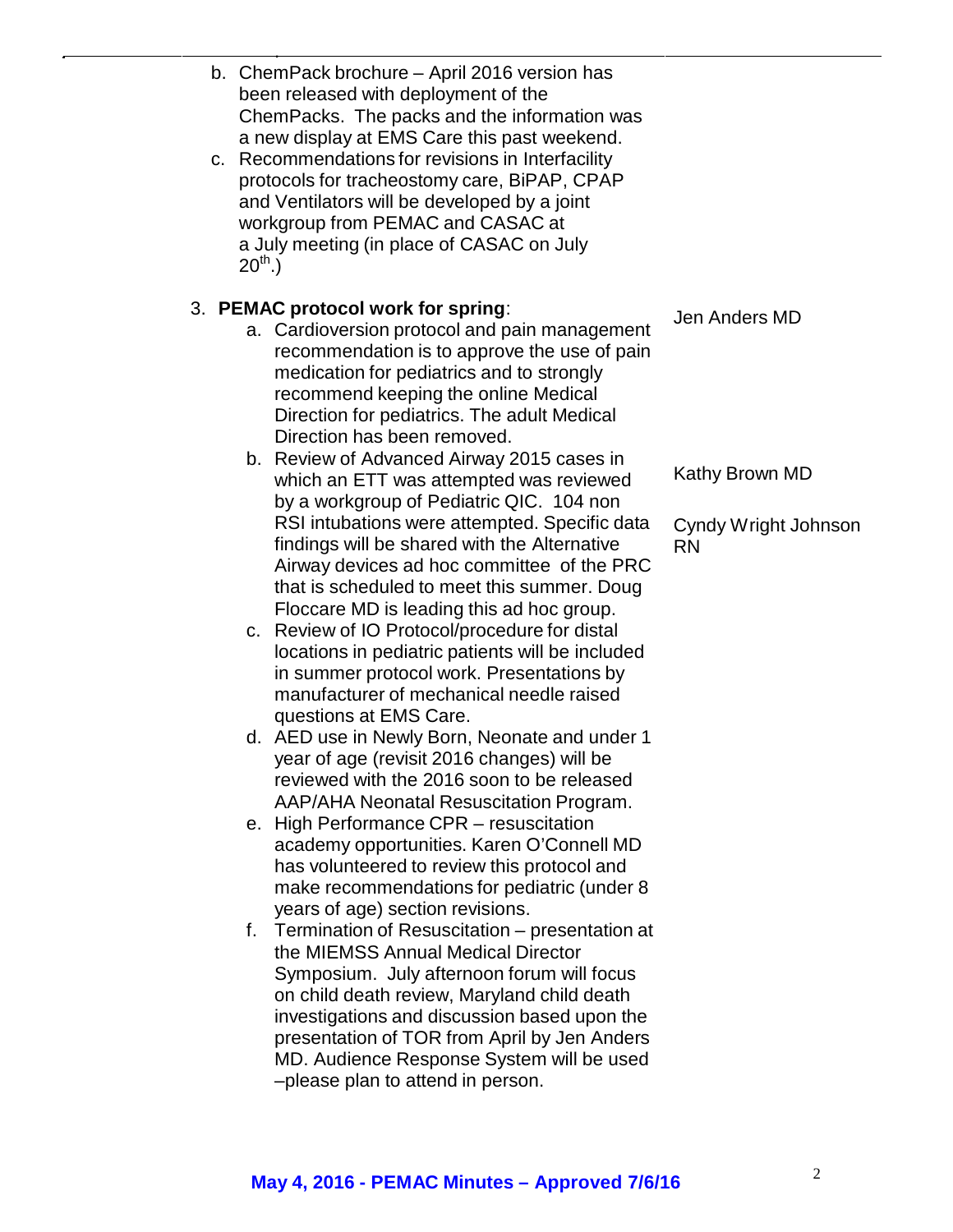|       | 4. 2016 Protocol changes - evaluation plans<br>a. Annual RSI review will be held in February<br>2017 - on Wednesday 2/1/2017.<br>b. Drowning cases - July 1 2016 protocols<br>include a new ALERT to call for online<br>medical direction if a child's family / guardian/<br>care taker wants to refuse transport. We will<br>monitor the frequency through eMEDS which<br>may require a search of narratives if the drop<br>down menus are not used in documentation<br>by providers.<br>c. Sepsis protocol review plan will be developed<br>by the work group that developed the<br>protocol. Jen Anders MD will lead a<br>conference call in June.<br>d. PEMAC members suggested review of the<br>number of newly born field deliveries and their<br>locations. |                                                                                                                                                |
|-------|--------------------------------------------------------------------------------------------------------------------------------------------------------------------------------------------------------------------------------------------------------------------------------------------------------------------------------------------------------------------------------------------------------------------------------------------------------------------------------------------------------------------------------------------------------------------------------------------------------------------------------------------------------------------------------------------------------------------------------------------------------------------|------------------------------------------------------------------------------------------------------------------------------------------------|
|       | 5. EMS Compass Project (www.emscompass.org) -<br>performance measures that are relevant to EMS<br>agencies, regulators, and patients.                                                                                                                                                                                                                                                                                                                                                                                                                                                                                                                                                                                                                              |                                                                                                                                                |
| 10:30 | Update on EMSC Performance Measures -<br><b>EMSC PM 71 &amp; 72: On &amp; Off line Medical Direction</b><br>1) 2016 protocols include revision of all pediatric<br>ages, newly born protocol update and changes to<br>both drowning and hypoglycemia protocols.<br>2) Rollout included pediatric changes and reminders<br>of current protocols.<br>3) Protocol large binders are a complete reprint and<br>will be provided to each hospital and each<br>ambulance.                                                                                                                                                                                                                                                                                                | Cyndy Wright Johnson<br><b>RN</b><br>Pocket & Spiral<br>New full binder inserts<br>for each hospital &<br>ambulance<br><b>Lisa Chervon NRP</b> |
|       | <b>EMSC PM 73 - Ambulance Equipment</b><br>1) VAIP 2014 – posted on line and in effect. 2016<br>coming. The challenge of physio 12 lead monitor<br>defib units not being compatible with pediatric AED<br>cables for the automatic mode was again discussed.<br>The cost to each unit is an additional AED or about<br>\$1200.<br>2) Work Group on Minimum Equipment standards<br>for all ground vehicles FINAL DRAFT submitted to<br>SEMSAC & EMS Board. Working on the process for<br>inspections and will meet again in June.                                                                                                                                                                                                                                   | Cyndy Wright Johnson<br><b>RN</b>                                                                                                              |
|       | <b>EMSC PM 74 - Pediatric ED Categorization</b><br>1. PedsReady Assessment is reopened for hospitals to<br>conduct a re-assessment. Maryland will push for a June<br>- July completion by all hospitals.<br>2. Pediatric Education for hospitals: 2017-2020 grant<br>proposal ideas:                                                                                                                                                                                                                                                                                                                                                                                                                                                                               |                                                                                                                                                |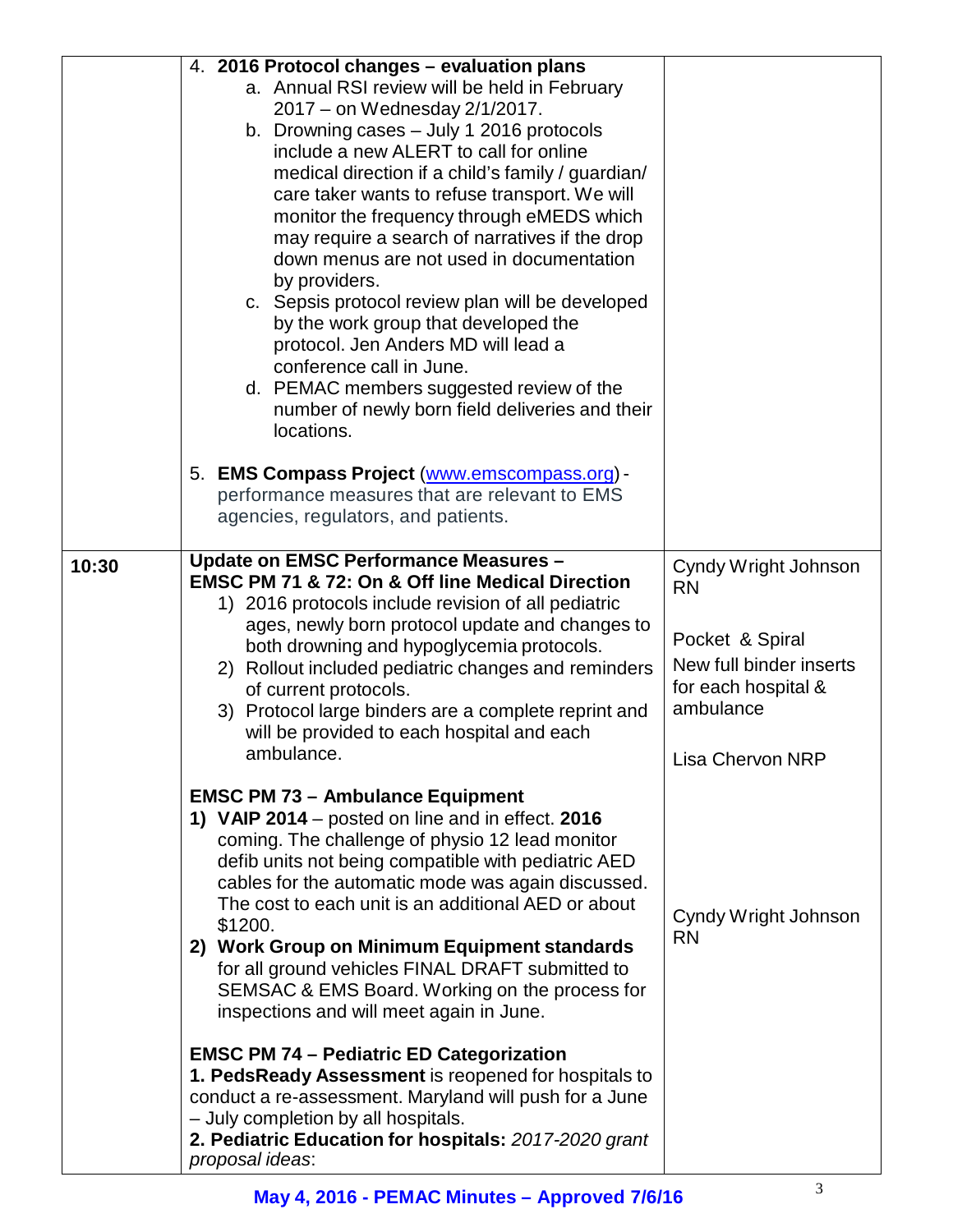|       | a. APLS Hybrid Course 2016 - 2017: 3 courses at<br>MIEMSS proposed. PEMAC provided a number<br>of suggestions for the new brochure which will be<br>incorporated and the brochure emailed to all<br>base stations this week and hard copy mailed<br>later in the month.<br>b. Webinars – interdisciplinary presentations with<br>model policies, procedures, algorithms,<br>pathways. Discussion of topics.<br>c. ENPC Instructor course will be held on May 18th<br>2016 taught by Linda Arapian at ENA by the Bay.<br>d. ENPC courses are being offered in three ENA<br>chapters & Western SIG (through WVU) and are<br>posted on the ENA website.<br>e. FEMA Pediatric Disaster MGT 439 course – joint<br>course with DC EMSC proposed for Fall 2016 is<br>being explored.                                                                                                                                 |                                   |
|-------|---------------------------------------------------------------------------------------------------------------------------------------------------------------------------------------------------------------------------------------------------------------------------------------------------------------------------------------------------------------------------------------------------------------------------------------------------------------------------------------------------------------------------------------------------------------------------------------------------------------------------------------------------------------------------------------------------------------------------------------------------------------------------------------------------------------------------------------------------------------------------------------------------------------|-----------------------------------|
|       | <b>EMSC PM 76 &amp; 77:</b><br>1. Pediatric Base Station Courses: 2016<br>$\triangleright$ September 8, 2016 – Howard County (Thursday AM)<br>$\triangleright$ Additional course to be scheduled as needed to<br>onboard new clinical sites / new transport teams                                                                                                                                                                                                                                                                                                                                                                                                                                                                                                                                                                                                                                             | Cyndy Wright Johnson<br><b>RN</b> |
|       | <b>EMSC PM 78 - EMS Education</b><br>1. Children with Special Health Care Needs course-<br>three preconferences held. Summer focus is skills<br>sheets for company level drills. We also hope to<br>develop a new BLS skill station that will complement<br>the ALS station on accessing central lines.<br>2. Hot Topics for 2017 conferences - input from<br>PEMAC is needed as all three planning committees<br>will meet over the summer.<br>3. PEPP 3 <sup>rd</sup> Edition:<br>a. Hybrid preconferences summary<br>b. Fall Southern Maryland & Region 2<br>c. Instructor pool remains consistent<br>4. MFRI switching to EPC (NAEMT) Course to offer a<br>different format. The text for this EPC is the AAP/<br>Jones and Bartlett PEPP 3rd Edition.<br>5. Instructor Corner (MIEMSS) – discussion of use<br>was postponed due to time.<br>6. BLS Committee - no report<br>7. ALS Committee - no report | Danielle Joy RN NRP               |
| 11:00 | <b>Research and EVBG update</b><br>1. Ongoing Pediatric QIC & DART projects<br>a. Trauma Triage feedback from providers and<br>conferences will be shared with the Trauma QIC in<br>May. The QIC has moved on to reviewing the<br>Trauma "Category C" patients for this calendar year.<br>b. Medical Triage tool development was submitted by                                                                                                                                                                                                                                                                                                                                                                                                                                                                                                                                                                 | Jen Anders MD                     |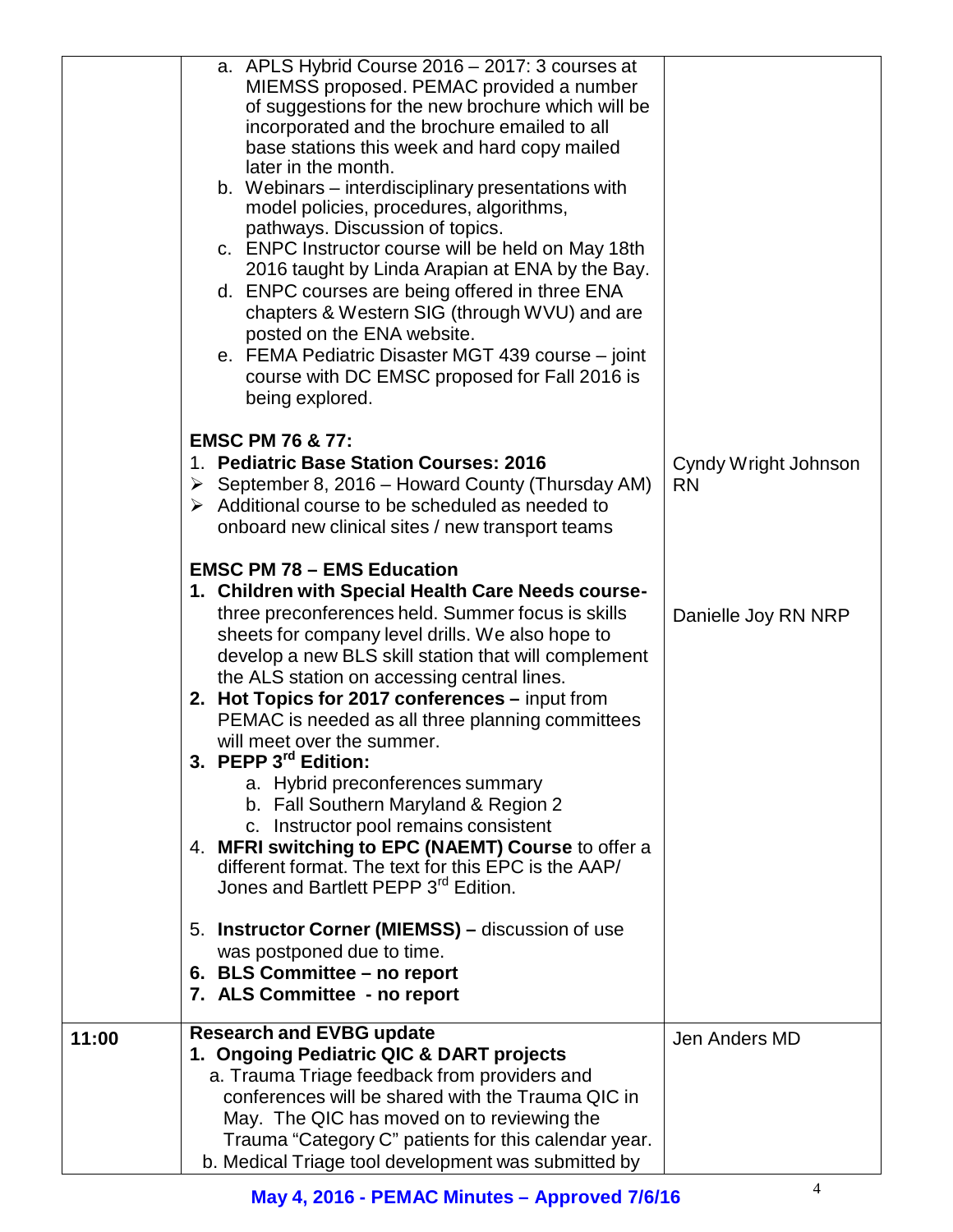|       | Jen Anders MD to the EMSC TI call for<br>proposals.<br>c. Maryland EMSC Fact Sheet - eMEDS description<br>of "pediatric transports" is under development.<br>d. Pain Protocol revisit analysis of the past two years<br>is being proposed and IRB approvals have been<br>started. Kathy Brown MD will work with the EMS<br>Research interest group and MIEMSS Peds DART.<br>2. WB-CARN EMS partner in Prince George's<br><b>County</b> will have the next meeting in May and has<br>advertised a Research Assistant position. The group<br>has identified Asthma scoring tool as a priority<br>project.                                                                                                                                                                                                                                                                                                                                                                                                                       | Kathy Brown MD<br>Investigators<br>Committee |
|-------|-------------------------------------------------------------------------------------------------------------------------------------------------------------------------------------------------------------------------------------------------------------------------------------------------------------------------------------------------------------------------------------------------------------------------------------------------------------------------------------------------------------------------------------------------------------------------------------------------------------------------------------------------------------------------------------------------------------------------------------------------------------------------------------------------------------------------------------------------------------------------------------------------------------------------------------------------------------------------------------------------------------------------------|----------------------------------------------|
|       | 3. EMSC TI Grant updates - no updates.<br>4. Other projects - none reported.                                                                                                                                                                                                                                                                                                                                                                                                                                                                                                                                                                                                                                                                                                                                                                                                                                                                                                                                                  |                                              |
| 11:15 | <b>Family Centered Care Sub Committee</b><br>1. EMSC National FAN conference calls held on<br>Fridays: January 28 and April 29 mainly focused on<br>updates on the work of the NRC and a review of<br><b>EMSC performance measures for new FAN</b><br>members. Maryland has voiced a concern that these<br>calls are held on Friday afternoons throughout the<br>year – a typical family time at the end of the week.<br>2. Right Care Awards (& Star of Life Awards) 2016<br>nominations reviewed and awards ceremony will be<br>in Annapolis on 5/18/2016.<br>3. Panda Bear Mascot-FAN Panda - training<br>sessions in spring and summer are planned.<br>4. 2016 Project (NEW): Curriculum for families to<br>become "Emergency Ready" will be presented this<br>afternoon.<br>a. FAN pilot Emergency Ready training - April<br>14 <sup>th</sup> in Carroll County<br>b. EMS Care and MSFA Convention<br>presentations are planned.<br>5. Distant Future plans - Capturing stories of Right<br>Care at conferences/ schools | Mary Ellen Wilson RN                         |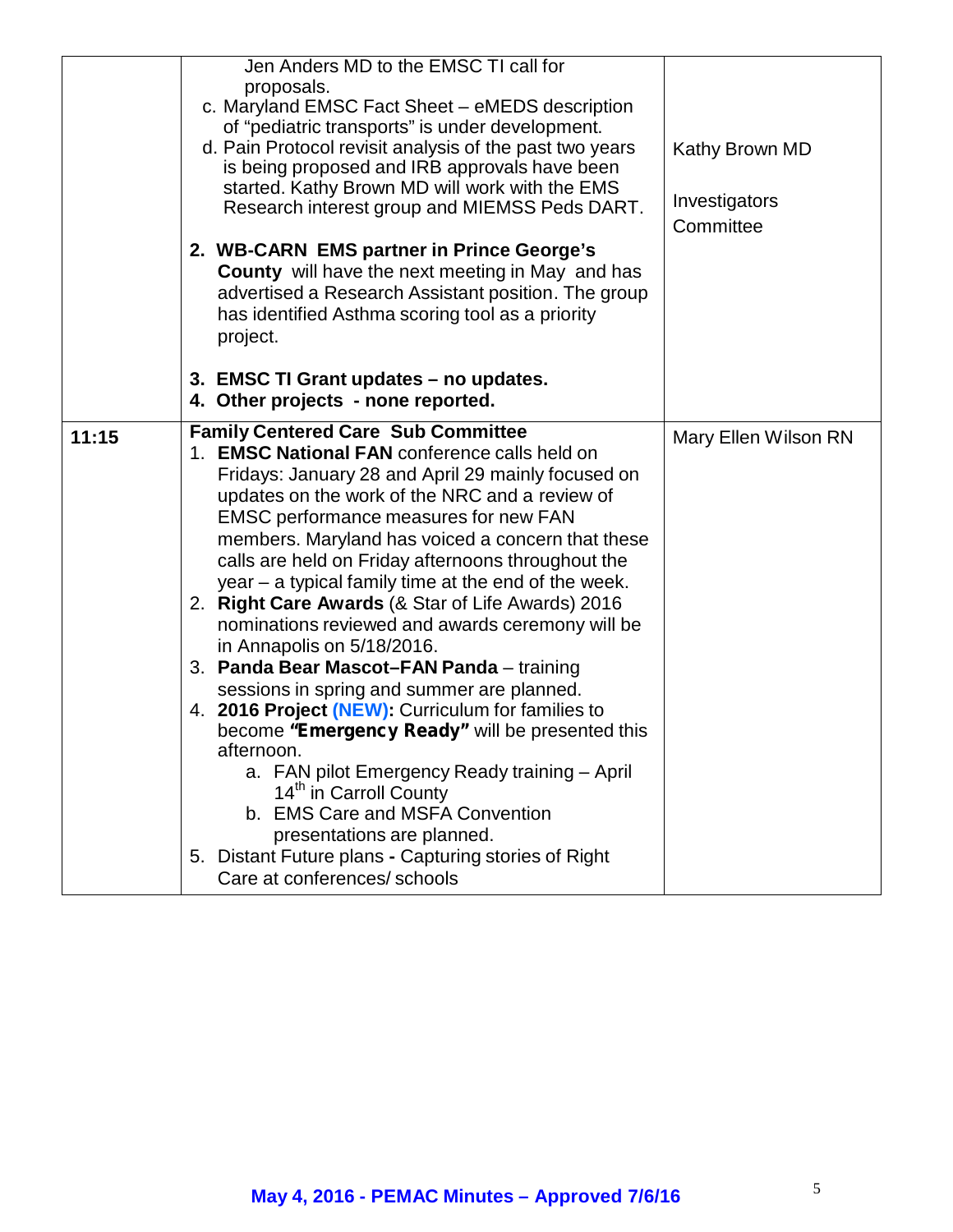| 11:30 | <b>Maryland Organizations &amp; Committees</b><br><b>AAP Updates</b>                                                                                                               | Jen Anders MD<br>Cyndy Wright Johnson |
|-------|------------------------------------------------------------------------------------------------------------------------------------------------------------------------------------|---------------------------------------|
|       | Maryland update – COPEM & COVIPP: focus of the<br>➤<br>Maryland COPEM is to provide education that will<br>decrease the radiation exposure children receive in                     | <b>RN</b>                             |
|       | emergency departments.<br>$\triangleright$ National update – COPEM will meet in June and                                                                                           |                                       |
|       | discussion will focus on Peds Ready, new policy on<br>EMS Guidelines for the Care of Children, revision of<br>the Guidelines for the Care of Children in Emergency<br>Departments. |                                       |
|       |                                                                                                                                                                                    | Kathy Brown MD                        |
|       | <b>ACEP Updates - new website &amp; management</b>                                                                                                                                 |                                       |
|       | www.mdacep.org<br>$\triangleright$ Maryland update – EMS Committee is chaired by<br>Tim Chizmar MD, Kathy Brown MD will follow up on                                               |                                       |
|       | their meeting schedule.                                                                                                                                                            |                                       |
|       | > Maryland's NEW - Pediatric Committee has not<br>met. Kathy will also reach out to their chair.                                                                                   |                                       |
|       | <b>National Updates include establishing clinical data</b><br>➤                                                                                                                    |                                       |
|       | elements for a registry to measure quality. Pediatric                                                                                                                              |                                       |
|       | specific measures will be included.                                                                                                                                                |                                       |
|       |                                                                                                                                                                                    | Barbara Ayd RN                        |
|       | <b>ENA Updates - www.mdena.org (NEW website live)</b><br>State report – ENA by the Bay is May 19, 2016 at<br>MITAGS with an ENPC course on May 18th.                               |                                       |
|       | $\triangleright$ Local updates – chapter meetings are posted at<br>www.mdena.org                                                                                                   |                                       |
|       | <b>Maryland ENA Regional Conferences are in</b><br>➤<br>planning phases for Metro Baltimore and Mid<br>Maryland.                                                                   |                                       |
|       | $\triangleright$ CPEN Review Courses - future course could be                                                                                                                      |                                       |
|       | funded by EMSC.                                                                                                                                                                    | Laurel Moody RN                       |
|       | <b>SCHOOL HEALTH Updates</b>                                                                                                                                                       |                                       |
|       | $\triangleright$ School Health committee(s) – no upates.                                                                                                                           |                                       |
|       | $\triangleright$ School Emergency Health Guidelines 2nd edition<br>document completed & to be distributed early 2016                                                               |                                       |
|       | > SHIP Conference is August 3-4 2016 with the                                                                                                                                      |                                       |
|       | theme of Advancing in Quality and Sustainability.                                                                                                                                  |                                       |
|       |                                                                                                                                                                                    | Liz Berg RN                           |
|       | <b>Critical Care Updates</b><br>$\triangleright$ AACN – no updates                                                                                                                 | <b>Charlotte Glicksman</b>            |
|       | $\triangleright$ AAP – no updates                                                                                                                                                  | <b>MD/ Jason Custer MD</b>            |
|       |                                                                                                                                                                                    |                                       |
|       | <b>Commercial Ambulance Service Advisory</b><br><b>Committee (CASAC @ MIEMSS)</b>                                                                                                  | <b>Jill Dannenfelser RN</b>           |
|       | $\triangleright$ SCT subcommittee – workgroup on protocols                                                                                                                         |                                       |

#### **May 4, 2016 - PEMAC Minutes – Approved 7/6/16** <sup>6</sup>

**Neonatal subcommittee** – work concluded for now

**Summer Training course** – planning started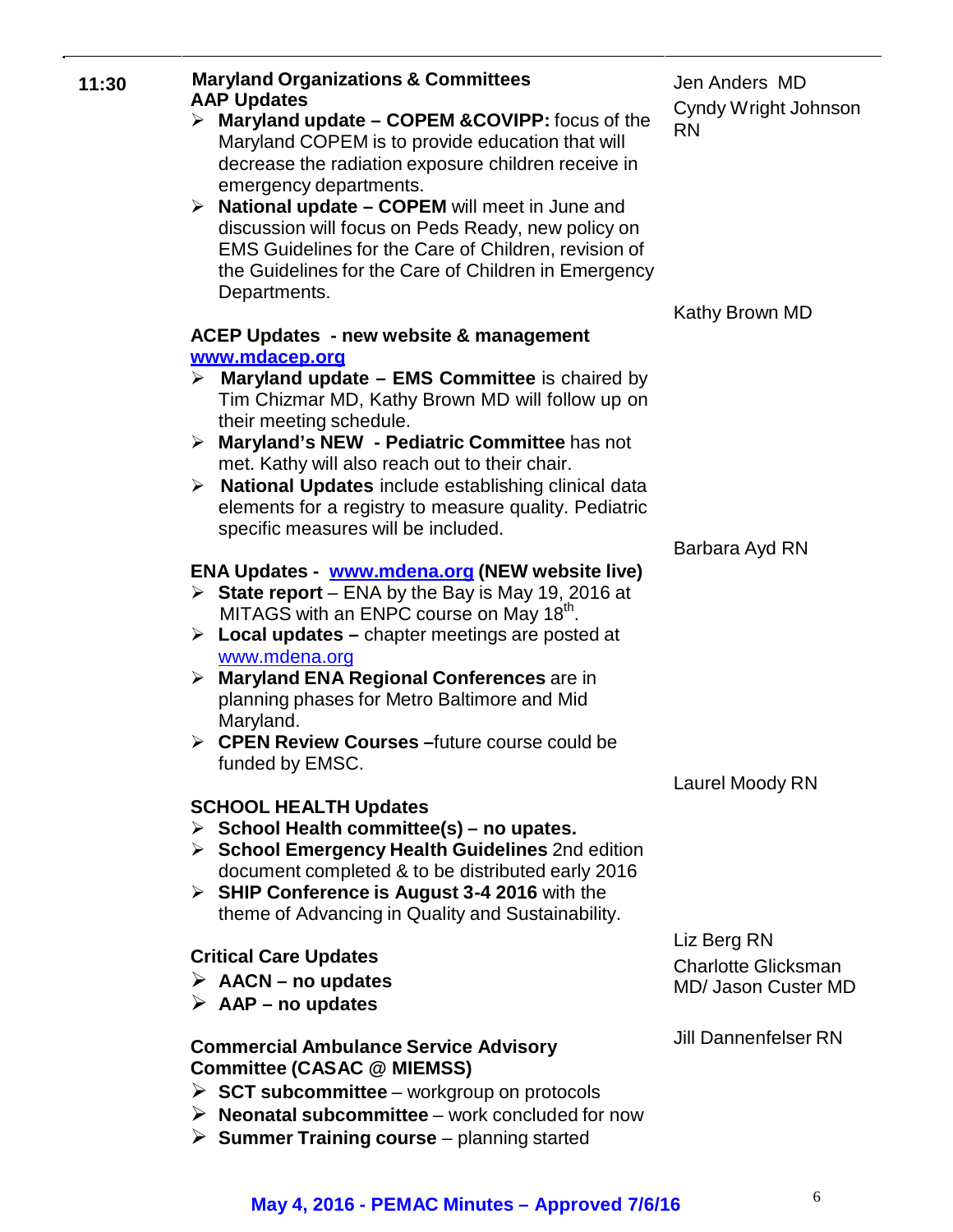|                            | Jurisdictional Affairs Committee (JAC @ MIEMSS)<br>$\triangleright$ BLS – no updates<br>$\triangleright$ ALS – no updates<br>$\triangleright$ Instructors-no updates                                                                                                                                                                                                                                                                                                                                                                                                                                                                                                                                                                                                                                                                                                                                                                                                                                                                                                                                 | Vacant<br><b>Judy Micheliche NRP</b><br>Paul Massarelli NRP                                                   |  |
|----------------------------|------------------------------------------------------------------------------------------------------------------------------------------------------------------------------------------------------------------------------------------------------------------------------------------------------------------------------------------------------------------------------------------------------------------------------------------------------------------------------------------------------------------------------------------------------------------------------------------------------------------------------------------------------------------------------------------------------------------------------------------------------------------------------------------------------------------------------------------------------------------------------------------------------------------------------------------------------------------------------------------------------------------------------------------------------------------------------------------------------|---------------------------------------------------------------------------------------------------------------|--|
| Written<br><b>Handouts</b> | <b>Injury Prevention Sub Committee &amp; Updates</b><br><b>Please see Summaries from:</b><br>1. EMSC: CPS & OP Healthcare Project (SHA)<br>Tween Passenger Safety project please contact<br>Susanne Ogaitis-Jones @ cps@miemss.org for<br>materials and information<br><b>UMMS Pediatrics held Grand Rounds on Child</b><br>Passenger Safety conducted by Alisa Bear MD from<br>New York. EMSC CPS project held a conference call on<br>the same day with Alisa focused on Transporting<br>Children in Alternative Vehicles.<br>2. Safe Kids<br>❖ Maryland Safe Kids Meetings 2016 – March &<br>September meetings following PEMAC<br>❖ Safe Kids Week/ Month activities throughout April<br>& May - Frederick, Montgomery, Prince Georges<br>counties have grants<br>❖ Medication Safety Grant 2016 - focus on Over<br>the Counter and outreach to Head Start<br>3. Maryland Risk Watch/MSFA-please see handout<br>online. Planning for 2016 MSFA Convention in June<br>if you are interested in joining us email ideas to<br>FAN@miemss.org<br>4. March 19, 2016 – Public Educator and Life Safety | Susanne Ogaitis Jones<br><b>MPH</b><br>Cyndy Wright Johnson<br><b>RN</b><br>Cyndy Wright Johnson<br><b>RN</b> |  |
|                            | Seminar - successful program<br>5. ENA: IQSIP - Institute for Quality, Safety and Injury<br>Prevention updates @ ENA national website . QISIP<br>is planning 2016-2017 work on two focus areas:<br>BUCKLE UP campaign with NTHSA and STOP the<br>Bleed campaign. More information will be available<br>this fall.<br>6. Maryland American Trauma Society - March<br>meeting held in Annapolis & Award to Fitzgerald<br>Automotive and Mr Jack Fitzgerald who has over<br>100 trained CPST on his staff.<br>7. Partnership for Safer Maryland: undergoing<br>transitions<br>8. Other Projects/ Programs - none reported                                                                                                                                                                                                                                                                                                                                                                                                                                                                               | Safermaryland.org                                                                                             |  |
| 11:55                      | <b>Old Business - none</b>                                                                                                                                                                                                                                                                                                                                                                                                                                                                                                                                                                                                                                                                                                                                                                                                                                                                                                                                                                                                                                                                           | Committee                                                                                                     |  |